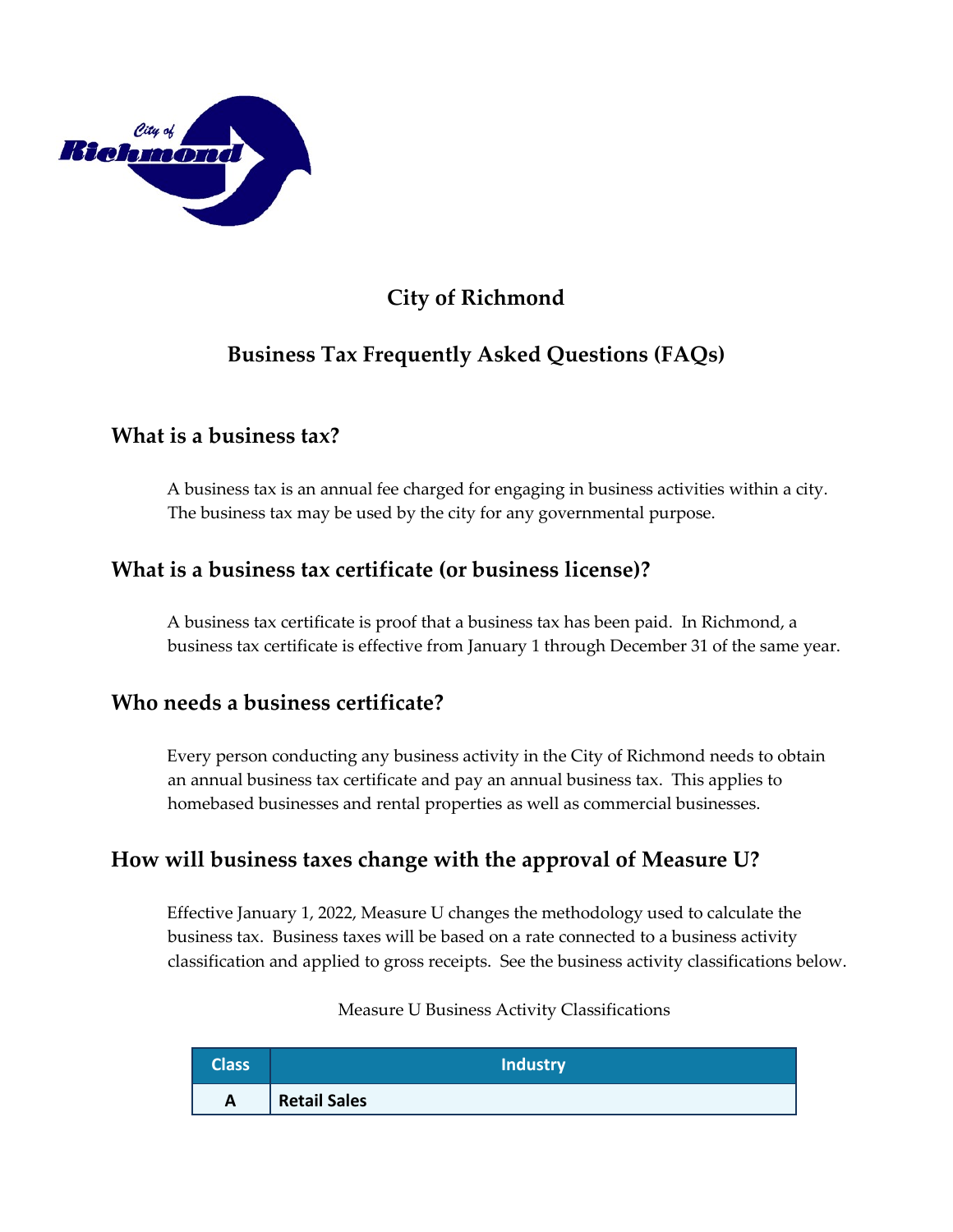| B | Grocers                                                        |
|---|----------------------------------------------------------------|
| C | <b>Automobile Sales, Manufacturing</b>                         |
| D | <b>Recreations and Entertainment</b>                           |
| Е | Hotel/Motel                                                    |
| F | <b>Construction Contractor</b>                                 |
| G | <b>Business and Personal Services</b>                          |
| н | <b>Professional/Semi-professional Service</b>                  |
|   | Administrative Headquarters (payroll based, not gross receipts |
| J | <b>Miscellaneous</b>                                           |
| K | <b>Residential and Commercial Rentals</b>                      |
| L | <b>Cannabis</b>                                                |
| М | <b>Firearms Ammunition</b>                                     |
| N | <b>Taxi and Limousine Service</b>                              |
| O | <b>Transportation, Trucking</b>                                |

### **When does Measure U take effect?**

Measure U and the revised method for calculating business taxes take effect on January 1, 2022 and apply to all business tax certificates with effective dates in 2022 regardless of when payment is made. Businesses renewing in 2021 will renew under the "previous" methodology.

# **Business Tax Certificates Renew on Different Dates. How will Measure U be Implemented?**

Measure U requires that business tax certificate renewals will be based on the calendar year. Examples of how Measure U will be implemented are listed below.

- 1. For local businesses that renew their business tax certificate on January 1, 2022, Measure U takes effect on January 1, 2022. Businesses will pay the 2022 business tax based on actual gross receipts for 2021.
- 2. For local businesses that renew their business tax certificate on November 1, 2021:
	- a. Measure U takes effect on January 1, 2022. Business will pay the 2021 tax under the "previous" ordinance based on the total number of employees.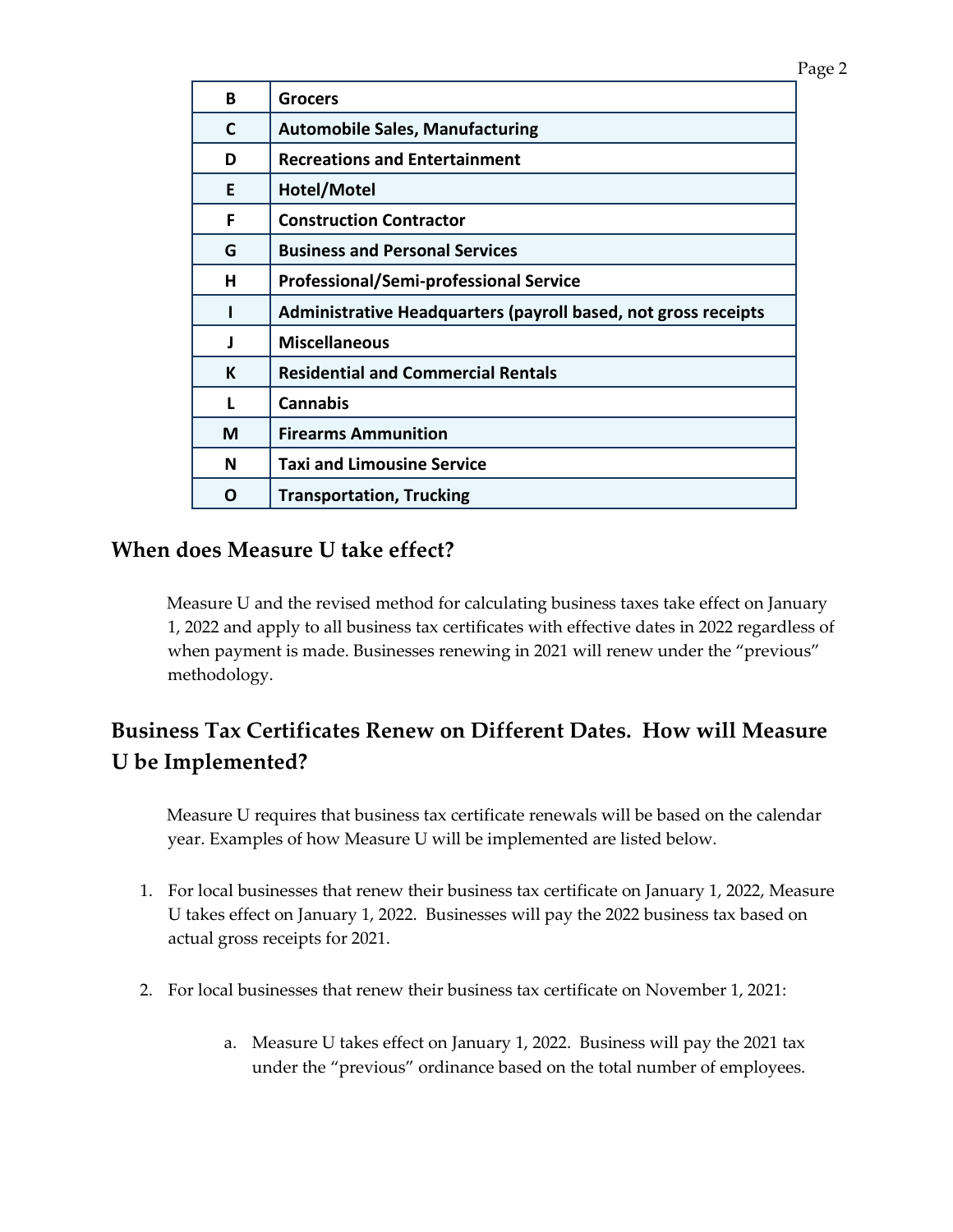- b. When the tax certificate is renewed in November 2022, the business will pay based on actual gross receipts for 2021. The business tax will be prorated based on the number of months the certificate will be effective in 2022. (In this example, the business tax would be prorated for two months, November and December 2022.)
- c. The business tax certificate for 2023 will be renewed on a calendar year basis as part of the City's annual renewal process based on gross receipts collected in 2022.
- 3. For local businesses that will or have already renewed their business tax certificate in 2021:
	- a. When the business tax certificate is renewed in 2022, the business will pay based on actual gross receipts for 2021. The business tax will be prorated based on the number of months the certificate will be effective in 2022.
	- b. The business tax certificate for 2023 will be renewed on a calendar year basis as part of the City's annual renewal process based on gross receipts collected in 2022.

## **What are gross receipts, and which need to be reported to the City?**

Gross receipts are the total amounts received in connection with engaging in a business in the City of Richmond.

- 1. If your business is physically located in the City of Richmond, all gross receipts received/receivable in the city need to be reported.
- 2. If your business has locations outside of Richmond, gross receipts received/ receivable for business conducted in the City of Richmond need to be reported.

## **How do I obtain a new business certificate?**

If you are in business and haven't previously obtained a business tax certificate in Richmond, you can apply by submitting an application by mail or applying online.

- 1. Apply online at [https://etrakit.ci.richmond.ca.us](https://etrakit.ci.richmond.ca.us/)
- 2. Apply by mail: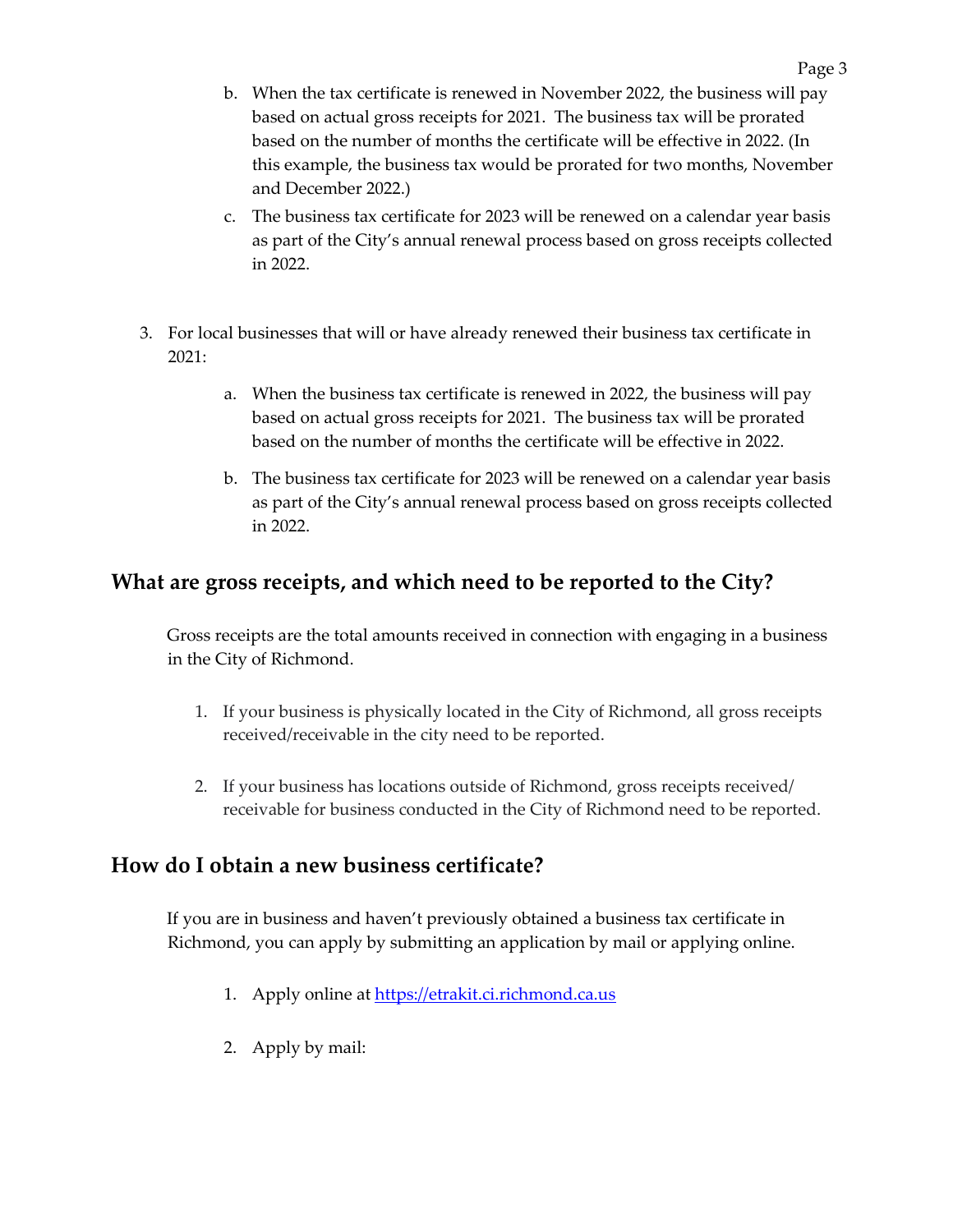a. If you are operating a business, download the Business License Application (2021) or Business Tax Application (2022) form, complete it and mail it to:

> City of Richmond Finance Department - Business Tax Division 450 Civic Center Plaza, 2nd Floor Richmond, CA 94804

- b. If you are operating a residential rental, download the Rental Property Business Application form, complete it, and mail it to the Business Tax Division above.
- 3. Regardless of the method used to submit a new application, the City's Planning Division will need to review the application for all businesses located within City boundaries to ensure the business is permissible in the specified location.
- 4. An email generated by the business tax system will be sent to new applicants identifying next steps and requirements for payment.

For more help, call (510) 620-6742 to speak with a member of the Business Tax team.

## **How do I renew an existing business certificate?**

- 1. If your business tax certificate expires prior to December 31, 2021, you will renew your certificate in 2021 based on the "previous" business tax rates. To pay for a business certificate, go t[o https://etrakit.ci.richmond.ca.us](https://etrakit.ci.richmond.ca.us/) and select "pay fees" under the Business License section. When you renew in 2022, you will renew under Measure U provisions.
- 2. If your business tax certificate expires on or after December 31, 2021, you will need to provide additional information to the City to ensure your tax certificate is calculated accurately and according to Measure U provisions. These include:
	- a. Gross receipts,
	- b. Tax ID,
	- c. E-mail address,
	- d. Primary Business Activity Code, and
	- e. Other corrections or updates to your business information

In addition, businesses are asked to provide demographic data for City program planning purposes.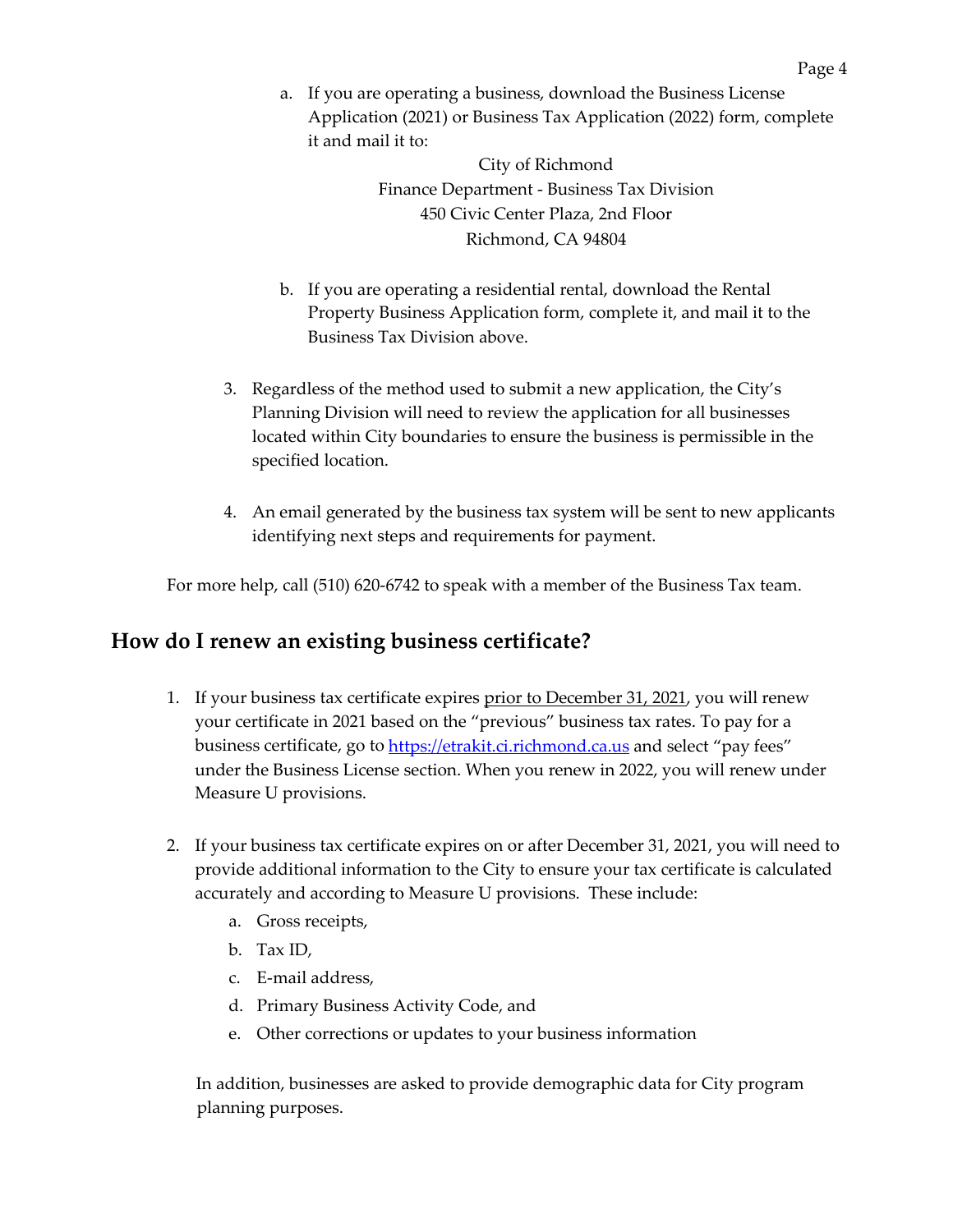The City plans to contact businesses by mail in fall of 2021 to identify missing and updated information. An invoice for your business tax certificate renewal will be sent to you in December 2021.

#### **How do I determine how much my certificate will cost?**

A business tax calculator has been created so business owners can calculate the business tax owed pursuant to the new methodology. Refer to the City's business tax calculator at [https://calculator.mystagingwebsite.com.](https://calculator.mystagingwebsite.com/)

## **When is payment due under Measure U?**

- 1. Business tax payments for *rental businesses* are due by or before March 1 of any calendar year.
- 2. Business tax payments for *all other businesses* are due on or before July 1 of any calendar year.

## **Are there exceptions to the payment of business taxes?**

Yes, Measure U includes some exemptions, business tax reductions, and alternative rate provisions. **In all cases, specific criteria must be met and any business owners who believe their business is exempt should refer to the ordinance.** Examples include:

- 1. A one-year exemption for buildings and major renovations completed before July 1, 2021,
- 2. Owner-occupied rental property,
- 3. Rental of five or more units of Residential Real Property that include specific categories,
- 4. Small business enterprises,
- 5. Buildings rented by the City,
- 6. Affordable housing units and developments,
- 7. Family daycare, and
- 8. Franchisees.

To quality for an exemption, reduction or alternative rate, business owners should refer to the ordinance. In some cases, the business owner will need to file (and City staff must approve) an exemption application.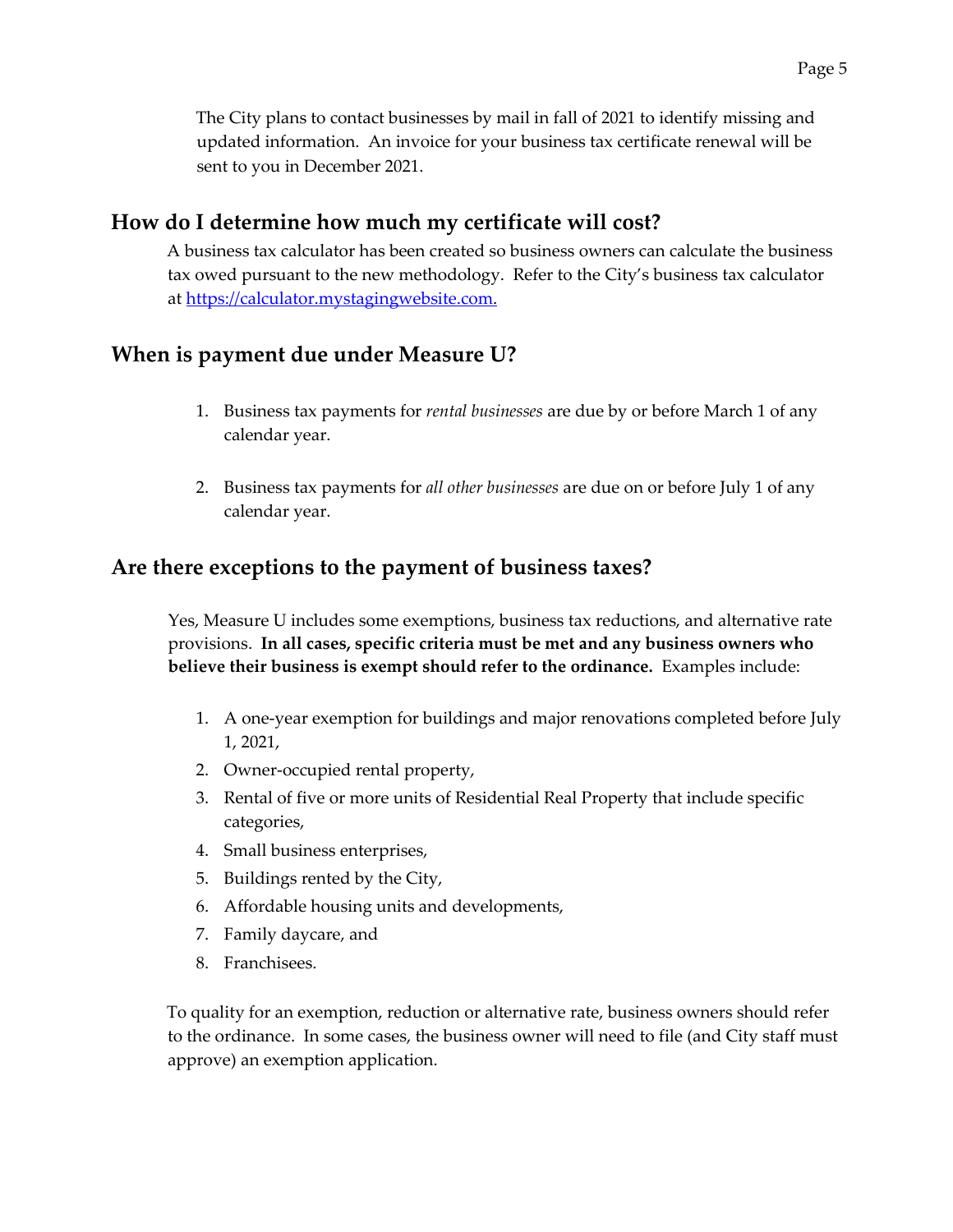## **How will rental properties be affected?**

Property owners with rental properties are required to secure a business tax certificate and pay their tax with their renewal/initial application or by March 1. (The March 1 date will become effective beginning in 2023 when all properties will be on a calendar year renewal.)

The tax rate varies based on the number of units. (Refer to section 7.04.210 for the voterapproved tax rates).

Owners with multiple rental properties with different addresses in the City will be required to secure a "master certificate". The business tax will reflect aggregated gross receipts for all locations.

## **Do contractors need a business certificate?**

All contractors, (including subcontractors and contracting firms) performing work in the City are required to secure a business tax certificate. Each applicant who is subject to the contractor's license law shall attest that they are licensed under such law, that this license is in full force and effect, and provide the number of the license.

The calculation of business tax will be based on estimated gross receipts at the rate established by the business activity classification for the project(s) in a calendar year. Contractors will be allowed to reduce their gross receipts to the extent their subcontractors pay their own portion of gross receipts.

## **What if I am an independent contractor?**

Independent contractors are generally issued an Internal Revenue Service (IRS) Form 1099 Statement of Earnings. The business tax applies to independent contractors.

## **What if my business is in my home?**

A business tax certificate is required if your residence (and/or business) is in the City limits. Check with the Planning Division at (510) 620-6706 to ensure your business may be conducted from your home.

## **What do I need to do if my business is a nonprofit organization?**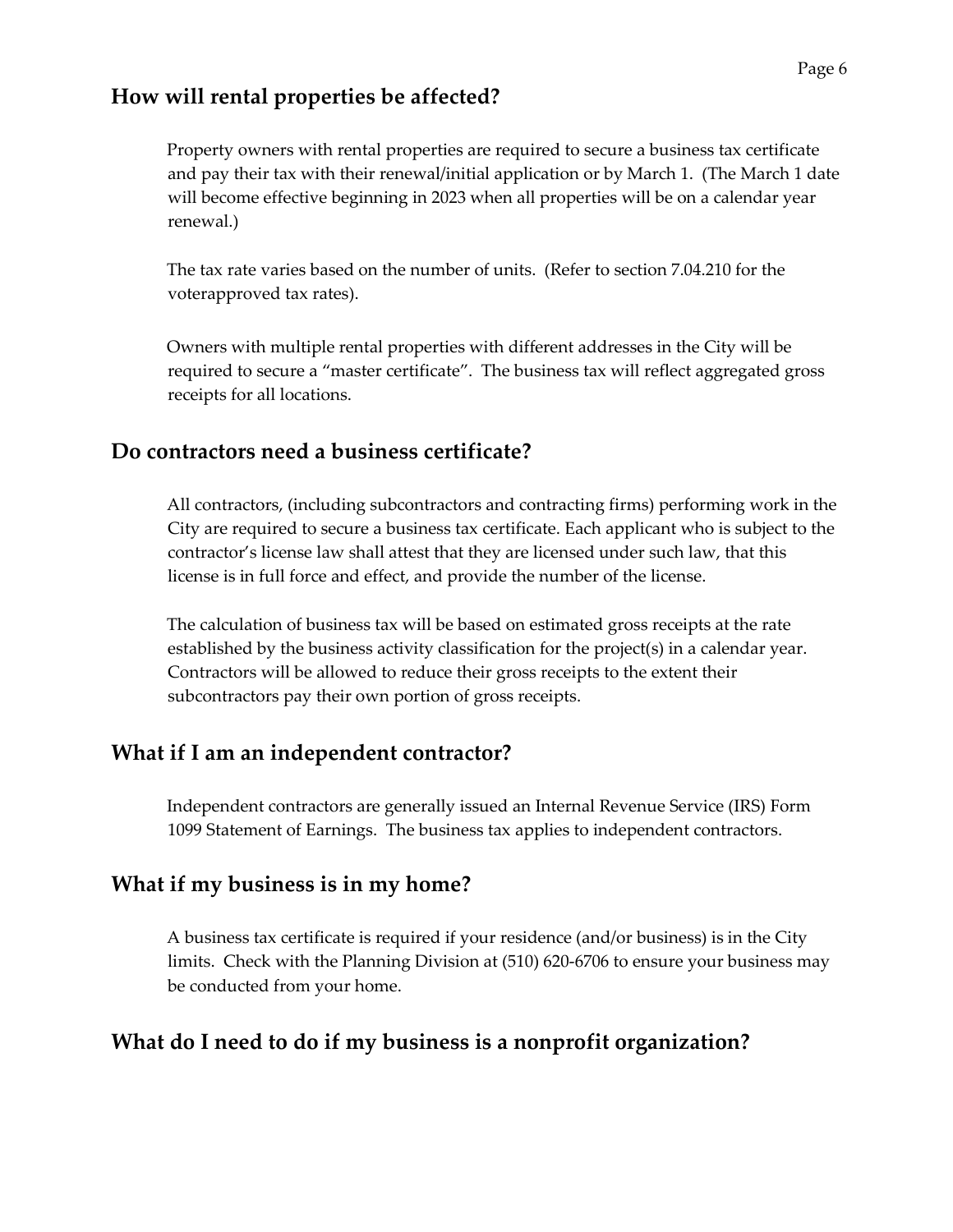If your business is a nonprofit organization, it is exempt from the requirement to pay the business tax. However, a business tax certificate is still required. Tax-exempt organizations are required to provide proof of their nonprofit status to receive a business certificate. The accepted proof is a copy of the statement from the California Secretary of State or the Internal Revenue Service stating that the business has nonprofit status of  $501(c)(3)$ .

In addition, non-profit organization require approval from the Planning Division to ensure the business conducted is permissible in the specified location. If your non-profit organization is located in a commercial zone, a Fire Department inspection is also required.

# **Once I have applied for a business tax certificate and paid the fee, how long before I receive the actual business tax certificate?**

Normally it takes up to three weeks to receive the business tax certificate. The business certificate will be mailed to the business' mailing address indicated on the application when complete.

## **Is there a requirement to post the business tax certificate?**

Yes. Every business, defined by Measure U, must post its business tax certificate in a highly visible/conspicuous location. A person not having a fixed place of business must carry the business tax certificate with them at all times while conducting business and be prepared to provide proof upon City inspection.

### **Are there any restrictions on where I do business?**

Every business must meet Richmond's zoning requirements. Check with staff in the Planning Division prior to signing a lease or rental agreement to confirm compliance with all related regulations. Call (510) 620-6706 for additional information.

#### **Can I start my business as soon as I pay the fee?**

No. The appropriate permit and/or approvals from Planning must be secured before your business activities may start.

1. All businesses (including non-profit organizations) must have a Zoning Compliance Information form approved by the Planning Division. You can reach Planning Division staff at (510) 620-6706.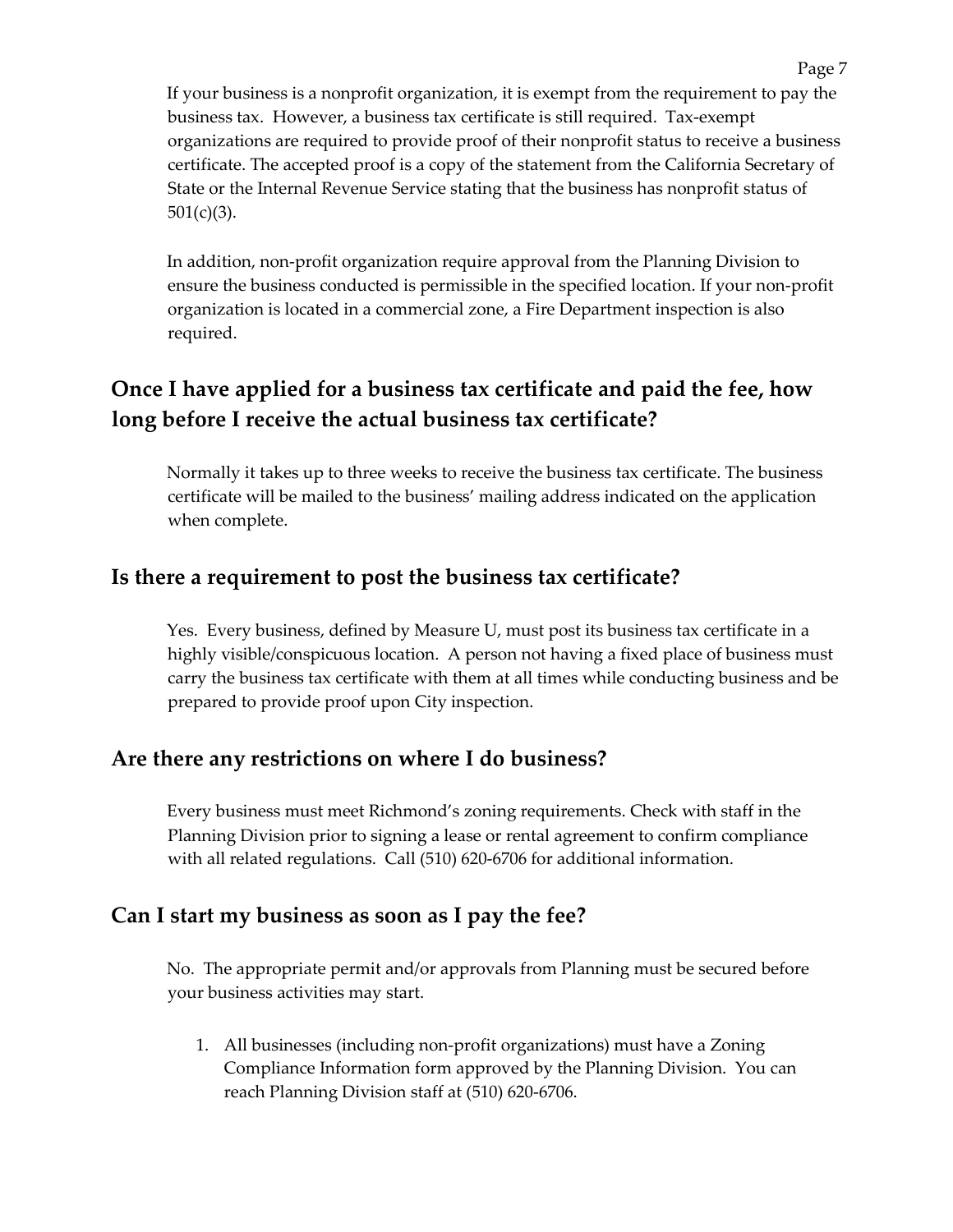2. Home-based businesses must obtain a Certificate of Home Occupation Authorization form (signed by the property owner) approved by the Planning Division.

# **Can I use the business tax certificate from the previous owner if I have purchased a business?**

No. Business certificates cannot be transferred or reassigned. As a new owner, you need to apply for a business tax certificate in your name.

### **What if I have more than one business or more than one location?**

If you have more than one business, a separate business tax certificate is required for each business conducted at one location.

If you have one business with multiple locations within the City, each location is required to have and display a business tax certificate. (Note: businesses with multiple locations should apply for a "master certificate" and aggregate gross receipts for all locations.)

## **What business records are subject to inspection?**

Every person required to obtain a business tax certificate shall keep and preserve for a period of three years all necessary records used to determine the amount of tax for which the business is liable.

City staff may examine the books, papers, tax returns, and records of any person/business subject to a business tax certificate for the purpose of verifying the accuracy of any declaration made or to ascertain the business tax due.

# **Who can I contact with additional questions?**

Business License Unit Hours of operation: 8:30 am to 5:00 pm Phone: (510) 620-5555 Email: measure u info@ci.richmond.ca.us

### **Business Tax Documents**